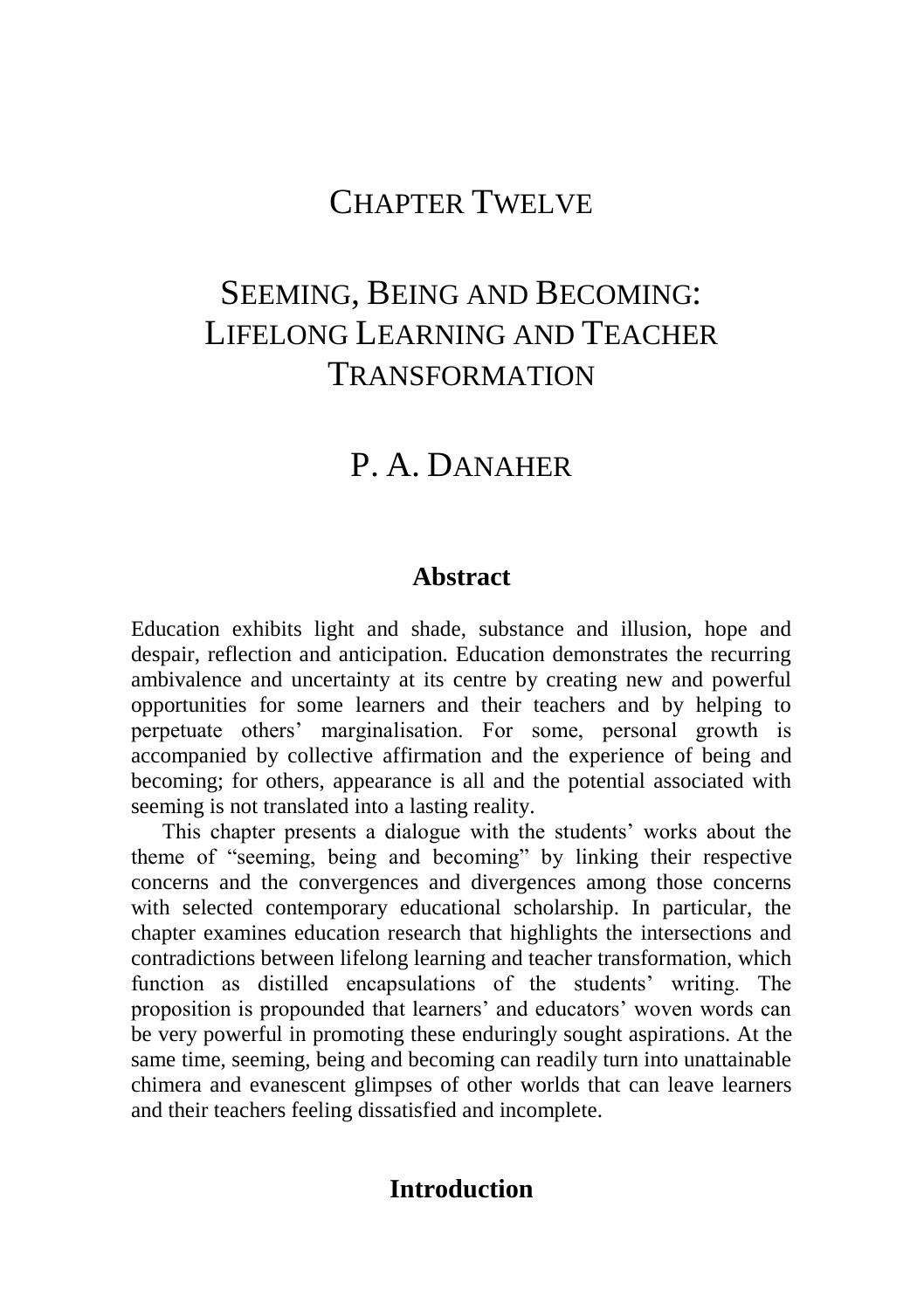Living, working and learning in the world today are continually challenging and complex experiences. This is true heedless of whether one resides in a penthouse riverside apartment in Brisbane, Australia, a tribal village in Papua New Guinea, a favela in Rio de Janeiro, Brazil or a township outside Johannesburg, South Africa (while acknowledging the fundamental differences among the contexts framing these examples).

Seeming, being and becoming, the focus of the preceding chapter and this one, are likewise significantly recurring themes that are closely aligned with the challenges and complexities of living, working and learning in the  $21<sup>st</sup>$  century. Being (the present state) and becoming (the future state) are crucial contributions to what is sometimes called "achieving one's potential" in educational contexts – the development of multiple subjectivities, the attainment of self-actualisation and (in diverse ways beloved of historical and current fiction) the fulfilment of destiny. Seeming functions as a timely reminder and a useful 'reality check' – that all is not what it sometimes appears, and that we (learners, teachers, humans, sentient beings) need to peer behind the surface and the superficial to what those with whom we seek to communicate are really saying about their understandings of the world.

Writing for personal and professional transformation, the organising theme for this section of the book, links with the book's emphasis on words being woven for manifold purposes and with varied effects. In this section, this and the other chapters highlight some of the ways in which writing can generate the profoundly powerful outcome of transformation – of significant and often long-lasting, even permanent, change in outlook, understanding and behaviour.

Against this backdrop, this chapter reflects on the preceding chapter, containing selected students' writings about seeming, being and becoming, and connects those writings with the author's ongoing research and teaching interests in the enduringly important relationship between lifelong learning and teacher transformation. Establishing this connection is one means of guarding against the potential charge of writing being solipsistic, self-indulgent or trivial. This is because authentic and effective writing is indispensable to processes as varied as constructive feedback, critical reflection, futures-directed communication, well-intentioned dialogue and sustainable change locally, nationally and globally. It is certainly crucial to educators – including pre-service teachers, teachers and teacher educators – discharging their responsibilities to facilitate lifelong learning and to promote productive change and transformation.

This chapter consists of the following four sections: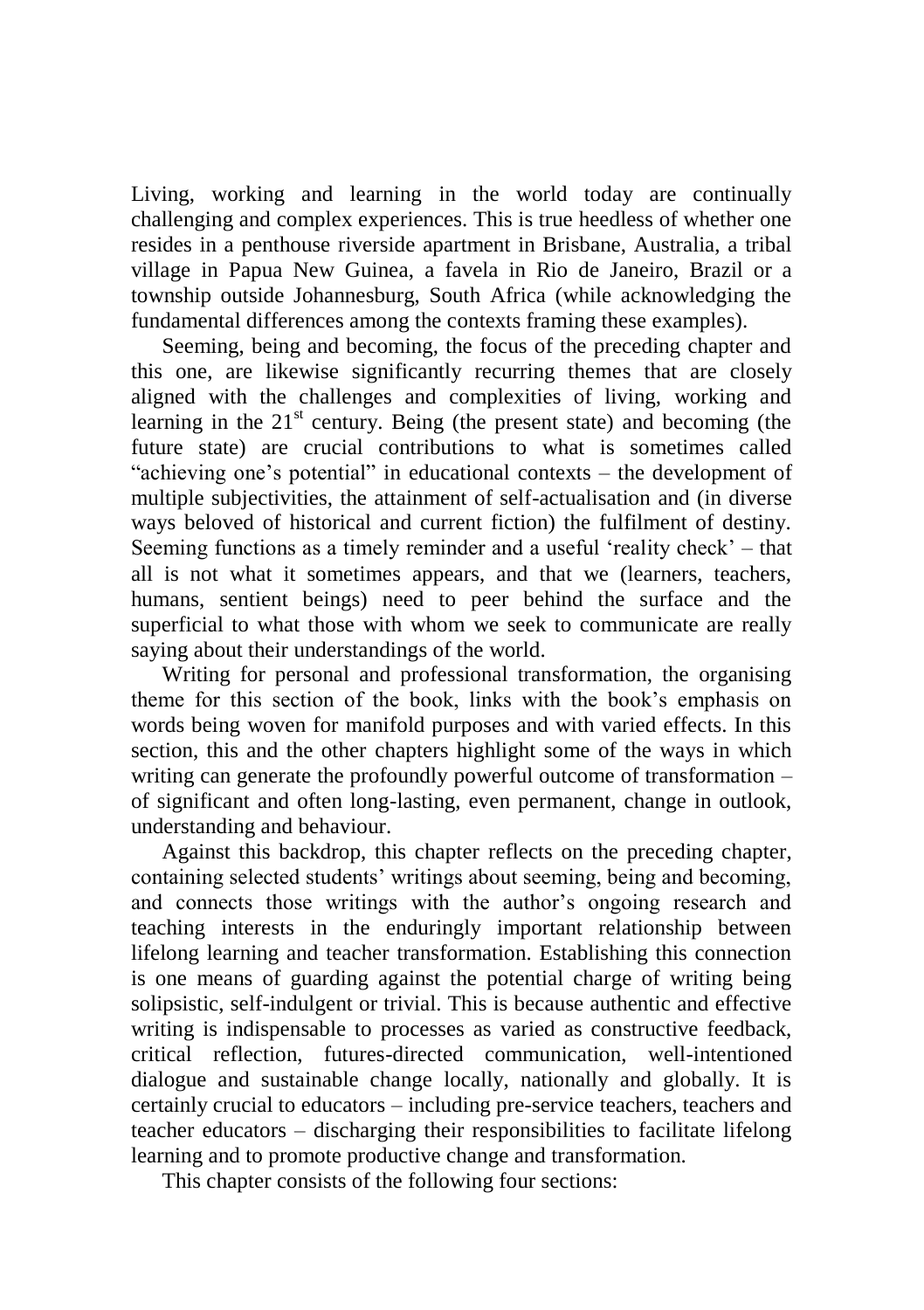- An engagement with the students' writings presented in the preceding chapter
- Locating the students' writings in broader contemporary educational scholarship
- Using that scholarship as a springboard for linking the themes of seeming, being and becoming with the crucial relationship between lifelong learning and teacher transformation
- A concluding reflection on that relationship vis-à-vis weaving words and writing as research.

## **An engagement with the students' writings in the preceding chapter**

As is the case with the other chapters featuring the students' work in this book, the preceding chapter presents writings that are courageous, creative, diverse and timely. The students have elected to take up the theme of seeming, being and becoming in highly varied and yet very effective ways, reflecting simultaneously their own different backgrounds and experiences and their common focus on being pre-service teachers and becoming educators in their own right. Their writings also reflected a shared commitment to using the writing process to communicate their developing understandings of what it seems like to be successful teachers as well as engaged and informed citizens in the contemporary world.

One index of the complexity and diversity of the students' writings in the preceding chapter was the themes that they have selected to frame their work. In the students' poetry, Kim Fox's "If I Should Happen Upon You" expressed the poignant pleasure combined with the potential pain of reengaging with over-familiar yet long-forgotten family photographs, specifically of her great-grandmother Eunice, thereby synthesising the powerful love of generations of family members. For Matthew Hunt, "Escape" was his obvious selection as a theme, given that "I myself use gaming as an escape" and that "video games have become more than just a hobby" for him. The final stanza of his poem "Escape" shared what happened when a power shortage meant that the game was temporarily at an end: "No escape tonight…Fear unplugged". John Mulroney's ambitiously chosen theme was "Life", and his multi-layered poem "The Washing Machine" cleverly conveyed several crucial rites of passage and commonly experienced emotions in his and others' lives, as reflected in the lines "Washed and baptised", "Cleaned and dried" and "A tangle, a twist". Stephanie Rex articulated "[m]agic, enchantment and mysterious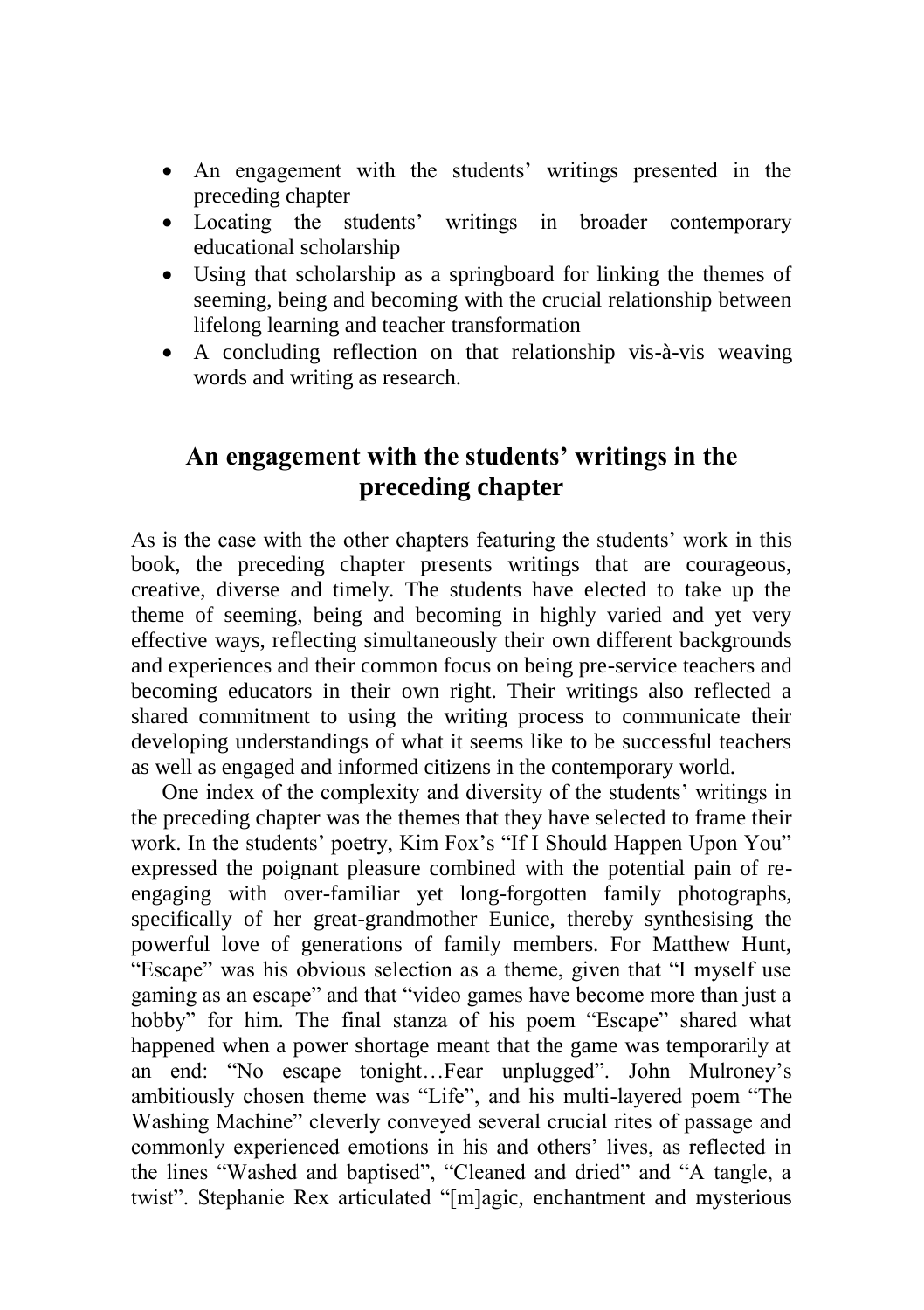worlds" as her chosen themes, encapsulated in the playful poem "Wicked Me", including the reference to "widdershins". Finally, Natalie Romanet created an effective soundscape in her poem "Nature's Sea Song" by deploying such immediately recognisable lines as "Crash of the waves on rock and sand", "Gush and splash, trickle from rock" and "A sparkling laugh, child's splash", in the process tellingly communicating "the feelings and moods that are described" of a type of landscape very familiar throughout the world.

Similarly in the students' drama, Melissa Andrews' scene "Happy Families", part of a larger play production, told of Alice's response to her son Daniel's decision to move out of the family home and focused on the theme of "the emotional struggle of letting a child go". In "Places in Time" Melanie Harris used a double parallel structure to experiment with what seems to be reality and what reality really is by recalling the memories of a man in a coma and by signifying his wife's and his children's concerns for him and their hopes for the future, with the two parallel elements being fused intriguingly in the last few lines of the script. Matthew Hunt returned to his chosen theme of "Escape" in his final scene of a film set in the mythical land of Enigami, with eight-year-old Jake being knighted for his crucial role in saving his community from invasion. Matthew shared with us that "My intent with this script is to suggest that while people may seem happy they may not be so. Instead they may be escaping into their mind and running away from their problems".

The students' writings reflected a corresponding complexity and diversity with regard to their selections of literary genres and writing styles. Kim Fox's poem "If I Should Happen Upon You" demonstrated the creative power of a long-familiar family object in stimulating new feelings and thoughts. Intriguingly, Melissa Andrews' play scene "Happy Families" was planned originally "as a dramatic piece", but as the writing evolved Melissa found that "comedic elements emerged from the characters and situation". Matthew Hunt's "Escape" was avowedly "not a song", despite being "based on the layout of lyrics" that would presumably resonate strongly with the gamer represented in the poem. Furthermore, Matthew conveyed all the students' growing awareness of and facility with different writing types in his "knowledge of different writing conventions required for different types of poems/scripts" and of "how the rules change for each". John Mulroney overcame his initial hesitation to deploy a series of evocative "similes and metaphors" in "The Washing Machine". Stephanie Rex built on "the narrative style of poetry" to create "Wicked Me", and she found that the "alternate rhyme scheme", "with the second and fourth line in each verse rhyming", an effective structure for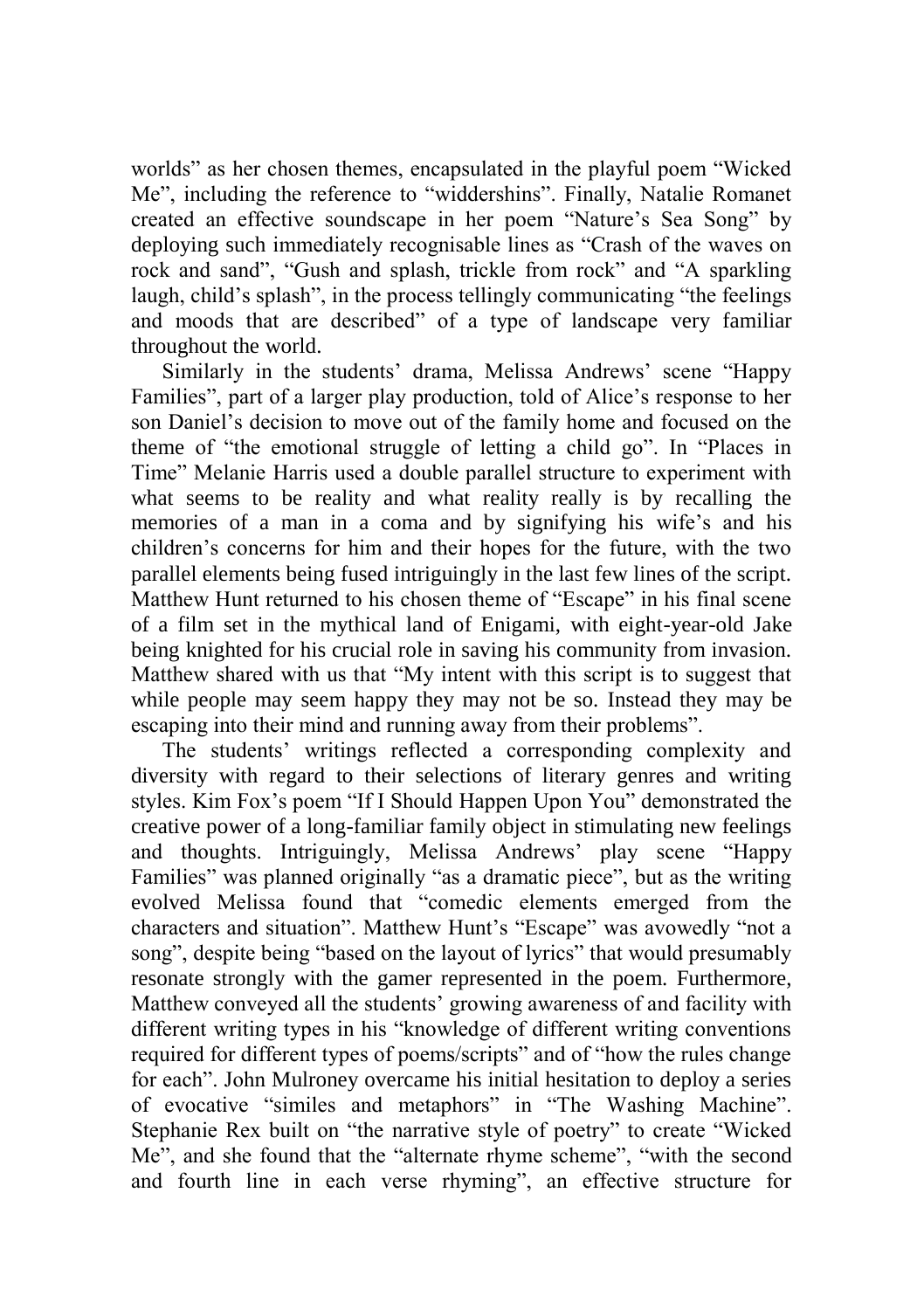communicating her purpose. For Natalie Romanet, "When writing this poem my intent was to construct a very visual text in the sense that someone would be able to read it and sense the feelings and moods that are described".

Moreover, the students in the preceding chapter reflected directly on their experiences with writing their respective texts. Many of them acknowledged that that writing was not easy: Kim Fox noted that "my excitement at being able to show myself through creative writing was quickly undermined by fear"; Melanie Harris stated that "Although I enjoyed writing elements of the play scene, I did not really enjoy the overall process as it felt quite unnatural"; Matthew Hunt shared that "When writing this poem I struggled with the ending"; Stephanie Rex recorded that "Prior to creating this poetry piece I was unfamiliar with the process for constructing a poem"; and Natalie Romanet reflected that "I approached this task with great hesitation as I felt that I had very limited knowledge of how to construct my own literature".

Yet these student authors also observed that once the creative process had commenced it seemed to develop a life of its own (an experience that has been paralleled in writing this chapter). For Kim Fox, once she found the inspiration that she needed from a photograph of her greatgrandmother, "As if she had touched my mind herself the words to my poem started drifting in waves". Melanie Harris "loved writing both the narrative and the poem". Matthew Hunt reported that in his film scene about Jake "acting out and visualising the action in my lounge room helped with the directions". Likewise for Stephanie Rex "the narrative style of poetry came naturally to me and allowed my ideas to flow and combine to create a snapshot of a wicked witch". Natalie Romanet found that "as I progressed and began writing it was not as scary and difficult as I thought it might be".

Despite this common success, some of the students indicated that they were initially reluctant to share their writing with others, highlighting its personal significance and their vulnerability to potentially uninterested or uncomprehending responses by readers. For instance, Natalie Romanet reported that:

Another difficulty was in the process of editing and making adjustments. I found this extremely difficult as feedback from my teacher and peers changed my initial ideas completely and I do not think the final result conveys the same meaning to the reader.

Yet the students also communicated the value of the feedback that they had received from such readers: sharing her poem with her family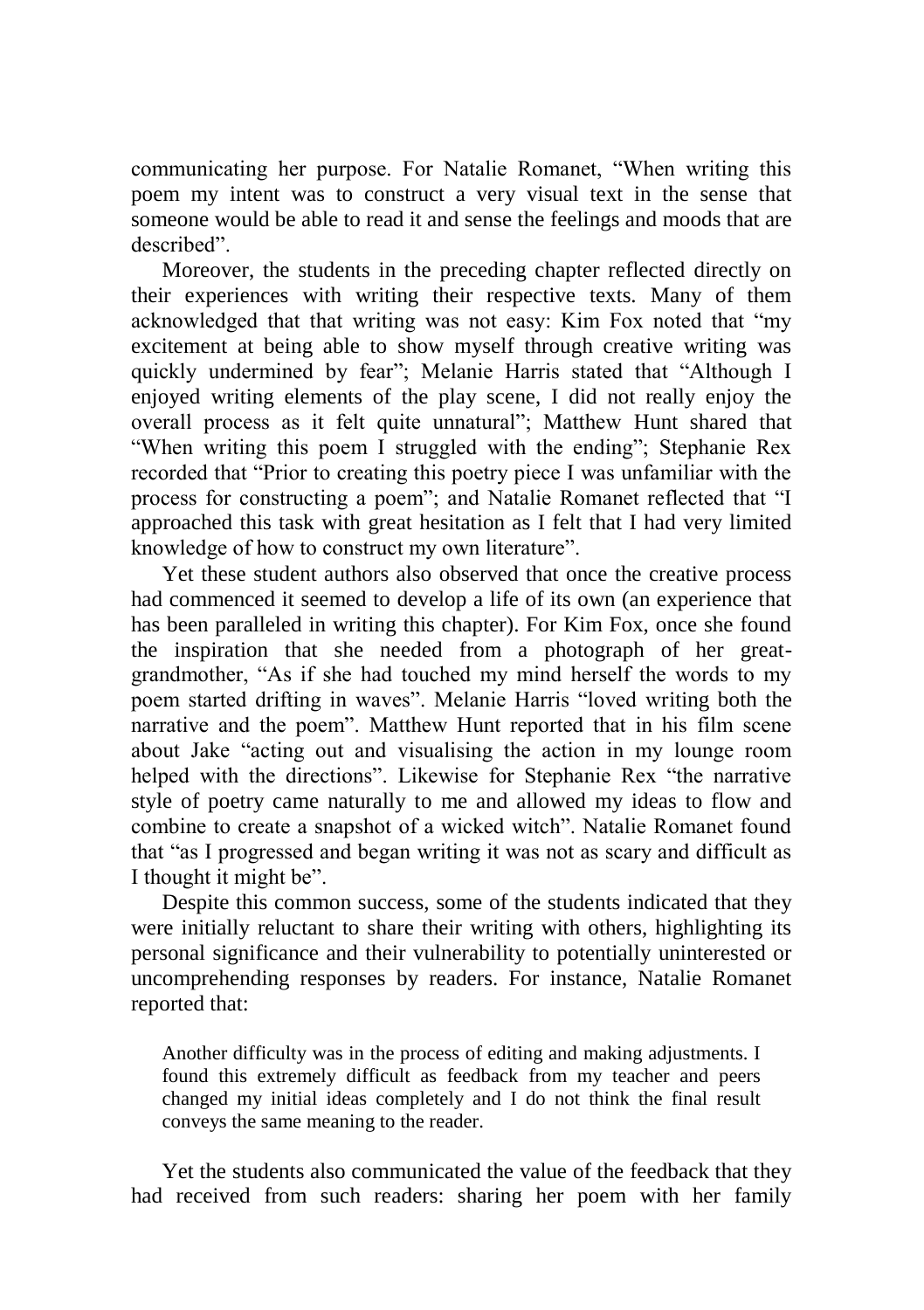members, "I knew my words needed no altering" (Kim Fox); "I did enjoy the feedback and help with areas in my poem: it needed polish to conform to the style in which I was writing" (John Mulroney); and:

When I submitted my poem on the [online course] forum Janice [the course coordinator and the editor of this book] replied with a suggestion for my final stanza. I was much happier with her suggestion as it artistically stated what I was trying to say, and got the message across clearly. (Matthew Hunt)

Finally, it is clear that all the student authors learned extensively from the dual processes of writing and of reflecting on that writing. Given the focus of this chapter, it was particularly noteworthy that some of the students referred directly to the association between that learning and their roles as educators. For instance, Melissa Andrews drew on a well-known adage to inform her future pedagogical approach: "I really like the motto 'fail to plan, plan to fail' …. I will definitely allow time for planning in my English lessons". Melanie Harris recorded that "In future I would like to find myself in a situation which requires me to attempt to write another play which would hopefully provide me with a spark to create better learning experiences for my students". In addition, for Melanie, "Helping students with writing creative texts not only requires teaching them about how to write texts but also encouraging them to explore their ideas and be comfortable with the audience they are presenting to". And Stephanie Rex stated explicitly:

As a future teacher of English, I believe it is important for pre-service teachers to engage with tasks and literature that they will encounter and teach in their own classrooms. I believe this task has provided me with the necessary skills to be a better teacher of English for my future students.

## **Locating the students' writings in contemporary educational scholarship**

The teacher education literature abounds with accounts of the impact of writing on pre-service teachers' developing understandings of being and becoming educators in their own right. Structured writing experiences have been demonstrated to assist student teachers in science education (Shin & Nam, 2012), in teaching poetry (Dymoke & Hughes, 2009) and in integrating technology into classrooms (Tonheur, van Braak, Sang, Voogt, Fisser, & Ottenbreit-Leftwich, 2012). Such experiences have also enabled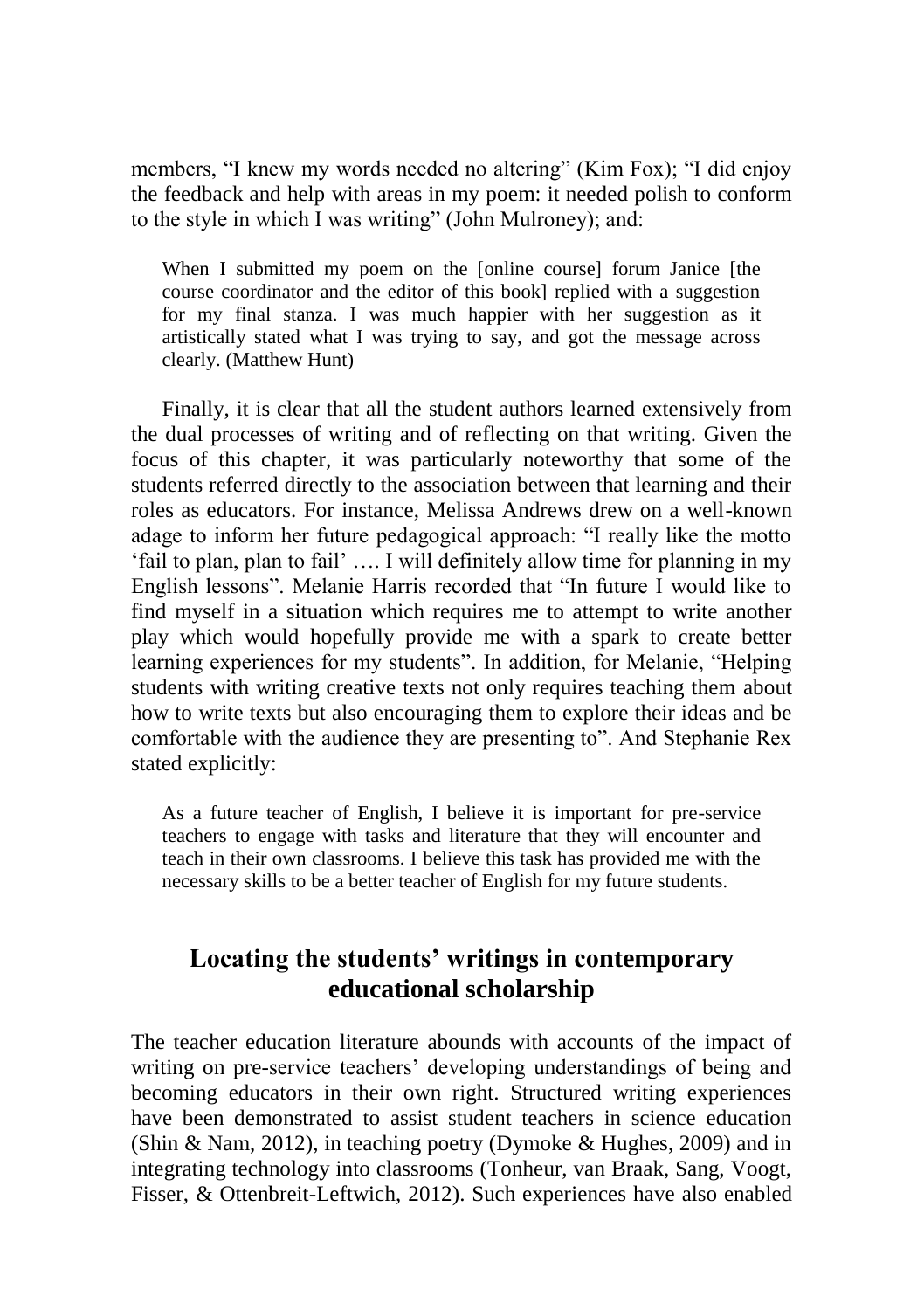hearing impaired pre-service teachers to connect with hearing children (Bailes, Hulsebosch, & Martin, 2010), have enhanced the practice of preservice English as a Second Language teachers (Guénette & Lyster, 2013) and have empowered Asian American women preparing to teach in multicultural environments in the United States (Gordon, 2013). Examples of effective writing experiences for pre-service teachers have included diary entries reflecting on critical incidents (Gabryś-Barker, 2012), using metaphors to assist student teachers to re-imagine their students and themselves (Kitchen, 2011), narrative inquiry as a lens for exploring curriculum development (Ciuffetelli Parker, Pushor, & Kitchen, 2011) and exploring the affordances of webblogs and videologs in enhancing capacity-building in using multiple digital modalities within online communities of practice (Kajder & Parkes, 2012).

At the same time, it is appropriate to acknowledge identified limitations of the impact of these structured writing experiences on preservice teachers' understanding of what it is to be and to become teachers. For instance, Pace (2010) reported that " ... reflective writing does not come naturally and students need help to understand the purpose of the process, as well as how to go about it … " (p. 10), and he referred to " … writing by pre-service teachers, which was purely descriptive and contained no critical analysis, … " (p. 11). Similarly, Kitchen (2012) warned that "As [reflective practice] becomes commonplace [in teacher education] … , there is the risk that it may become less rigorous" (p. 87), and he argued that "One way to enhance reflective practice among preservice teachers is to improve the quality of [written] feedback provided by teacher educators" (p. 87).

The phenomenon of flow mentioned by two of the student authors has been conceptualised by Csíkszentmihályi (1998) to denote a state of concentrated focus on an activity or experience. Furthermore, several teacher educators have taken up the notion of flow to analyse their work with their teacher education students, including the use of structured writing experiences. Examples have included learning about the arts, creativity and the natural environment (Jones, 2013), developing crosscurricular approaches to art and science in primary schools (Parker, Heywood, & Jolley, 2012) and generating understandings of transcendent music making (Bernard, 2009).

More broadly, the literature also presents several studies of the development of authentic identities by pre-service teachers, including through the use of writing. For instance, narrative rehabilitation and bibliotherapy have been used effectively to enhance mathematics preservice teachers' identity work (Lutovac & Kaasila, 2011), while pre-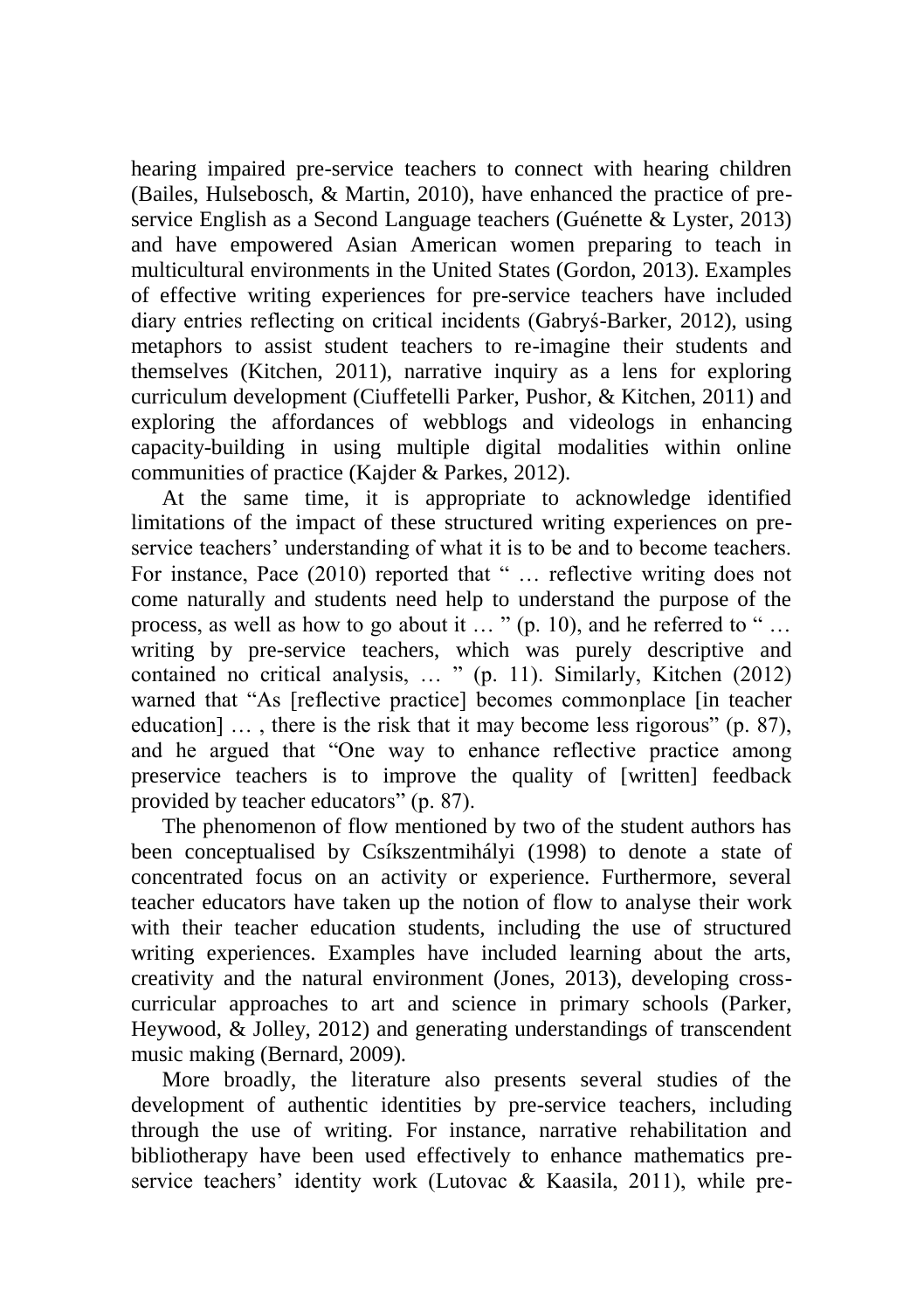service teachers' autoethnographic writing has facilitated the development of more self-aware, self-reflective and open dispositions towards student diversity and a commitment to social justice (Mills & Ballantyne, 2010). Likewise a Culturally Relevant Pre-Service Teacher Intervention Model was developed to assist pre-service students to develop an enhanced understanding of their identities as future teachers and their potential work with African American students and communities (Ashby Bey, Blunck, Lewis, & Hicks, 2011). Lamote and Engels (2010) identified four elements of student teachers' increasingly effective professional identity development: commitment to teaching, professional orientation, task orientation and self-efficacy. By contrast, pre-service teachers at greatest risk of burnout and dropout once they begin teaching tend to have naïve, unrealistic and poorly developed professional identities (Hong, 2010).

Many of these ideas were encapsulated by a recent study of professional identity creation for Australian pre-service teachers:

The importance of reflection in supporting the continued professional learning of preservice practitioners is well recognised …. In making the transition from student to teacher, preservice teachers create their own professional identity. Their ability to articulate this identity is examined through a new construct, a "teacher['s] voice" … [which] develops when preservice teachers interpret and reinterpret their experiences through the processes of reflection. A teacher[']s voice is articulated as part of the person[']s self-image. (Sutherland, Howard, & Markauskaite, 2010), p. 455)

The students' writings profiled in the previous section of the chapter therefore resonate strongly with the current educational literature related to the development of pre-service teachers' professional identities and particularly to the important role of structured writing experiences in facilitating that development. Implicit in that resonance is an understanding of the relationship among seeming, being and becoming with regard to professional identity articulation and growth. It remains to make that understanding rather more direct, which is the focus of the next section.

## **Linking seeming, being and becoming, lifelong learning and teacher transformation**

It cannot be denied that the work of educators is complex, diverse and at times highly challenging. That work has to take account of wider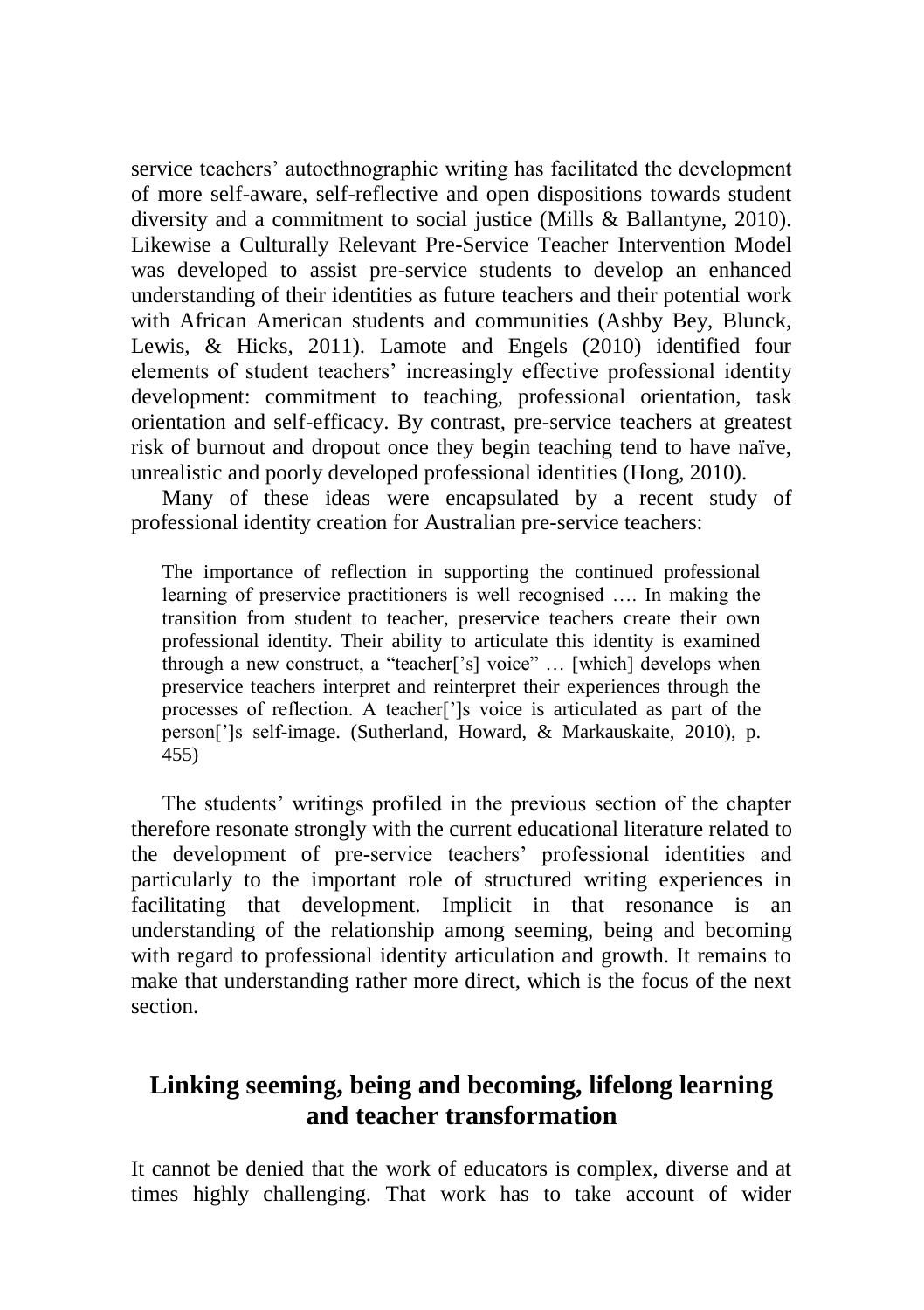sociocultural constructions of learning and teaching and to engage with broader political pressures (including accountability and standardisation). Teachers' interactions with their students therefore take place against a backdrop of competing demands and discordant discourses, many of which they are unable to control but which exercise an increasingly powerful influence on what they do and who they are.

Taking an implicit cue from the students' writings in the previous chapter, teachers' professional work and identity development can be viewed as a series of intertwining journeys of varying duration and with varied aspired and achieved destinations. The intersections among seeming, being and becoming are thus integral elements of those journeys, as is clearly demonstrated by published scholarship that traverses disciplinary and national boundaries that nevertheless frame the possibilities and the specificities of individual current and prospective teachers' identity enactments. For instance, these enactments have been analysed among pre-service English language teachers in Hong Kong (Trent, 2010), among pre-service special education teachers participating in a practicum in an urban centre in the United States (Smiley & Helfenbein, 2011), by a highly qualified science graduate undergoing a career change to teaching (Wilson & Deaney, 2010), among artists experiencing a similar career change to teaching (Hall, 2010), among former primary school teachers and now teacher educators in the United States (Young & Erickson, 2011) and by a group of current doctoral students seeking to become teacher educators in Canada (Kosnik, Cleovoulou, Fletcher, Harris, McGlynn-Stewart, & Beck, 2011). Particular themes within this scholarship include the findings of " … teacher professional identity as lived experience in the context of educational change" and " … multiple roles, struggling voice and forging professional identity in the changing educational landscape" (Smit, Fritz, & Mabalane, 2010, p. 93). Moreover, " … dissonance may play an important catalytic role in pre-service teacher identity development … " (Galman, 2009, p. 468). Similarly, "Teaching contains a salient component of 'heartconsuming' labour" and "Teachers can be seen as emotional workers in teaching" (Yin & Lee, 2012, p. 56). Furthermore, " … teacher educators can use fantasy and desire as an impetus for discussion about/working through the anxieties of the profession of teaching art and art teacher identity", and "These pedagogical fantasies support the student teachers' desires for power/recognition, love/connections, and salvation/social justice" (Hetrick, 2010, p. iii). Likewise, in a study that " … draws attention to how teachers reconcile competing pressures", "The ongoing pressure for performativity and constant change destabilises their work,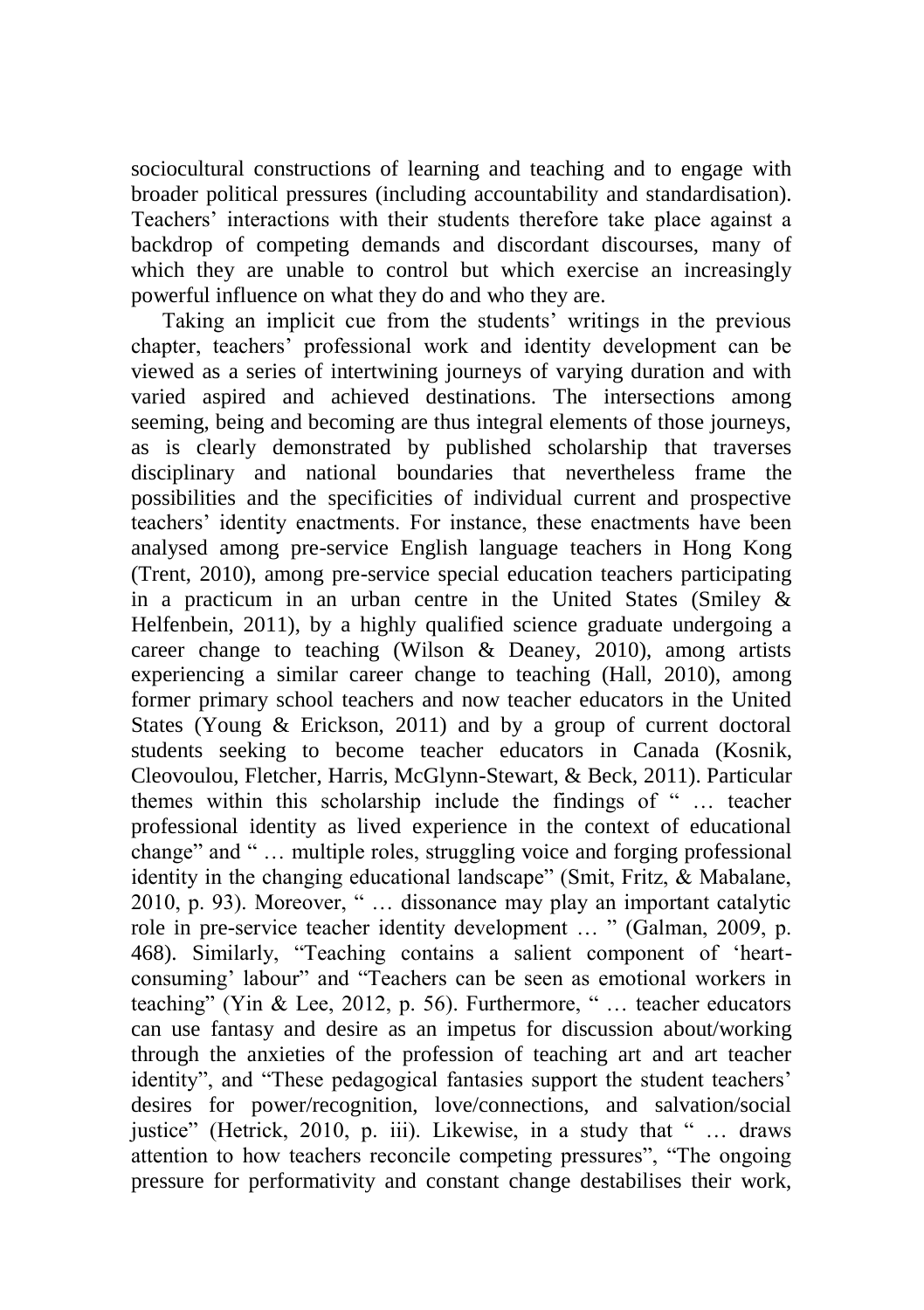yet they remain committed to meeting the needs and interests of their students" (Jephcote & Salisbury, 2009, p. 966).

More specifically, seeming, being and becoming are also powerful themes in the crucial relationship between lifelong learning and teacher transformation. This relationship consists of multiple elements, including materiality and bodily matter (Mulcahy, 2012), engagement with cultural hegemonies (Peters, 2012), a renewed focus on heutagogy (Blaschke, 2012), an acknowledgment and an elaboration of the power of becoming (Hager & Hodkinson, 2011), using available environments (including virtual ones) to progress the project of becoming (Zuiker  $\&$  Ang, 2011), maximising links between schools (and other educational settings) and their respective communities (Chapman & Aspin, 2012) and  $-$  in keeping with the book's raison d'être – using writing to facilitate both lifelong learning and teacher transformation (Walsh, 2012).

From my perspective, lifelong learning and teacher transformation with regard to educators' work and identities are neither automatic outcomes nor easy attainments, but instead are ideals towards which educators strive with varying degrees of success. If we return to the journey metaphor introduced above, lifelong learning and teacher transformation emerge as possible landmarks along our shared and separate journeys, but there are several other potential landmarks as well, including a sense of 'treading water' and of being in a 'dead end' role, professional and personal frustration, and self-perceived burnout leading to dropout and attrition from the profession. Certainly underpinning my conviction of the possibly powerful relationship between lifelong learning and teacher transformation are assumptions about professional agency and autonomy, individual and collective capabilities, and contextual capacity to enact those capabilities that are not always evident and available.

### **Conclusion**

For me, the students' writings in the previous chapter present an engaged and thoughtful array of reflections on experiences and aspirations that augur well for their own professional careers and contributions as well as for the educational settings and the communities where they will be working. In particular, their musings on seeming, being and becoming, expressed through literary forms with which they demonstrated varying degrees of familiarity and comfort, generated themes that resonated with, and also added value to, the published literature about educators' work and **identities**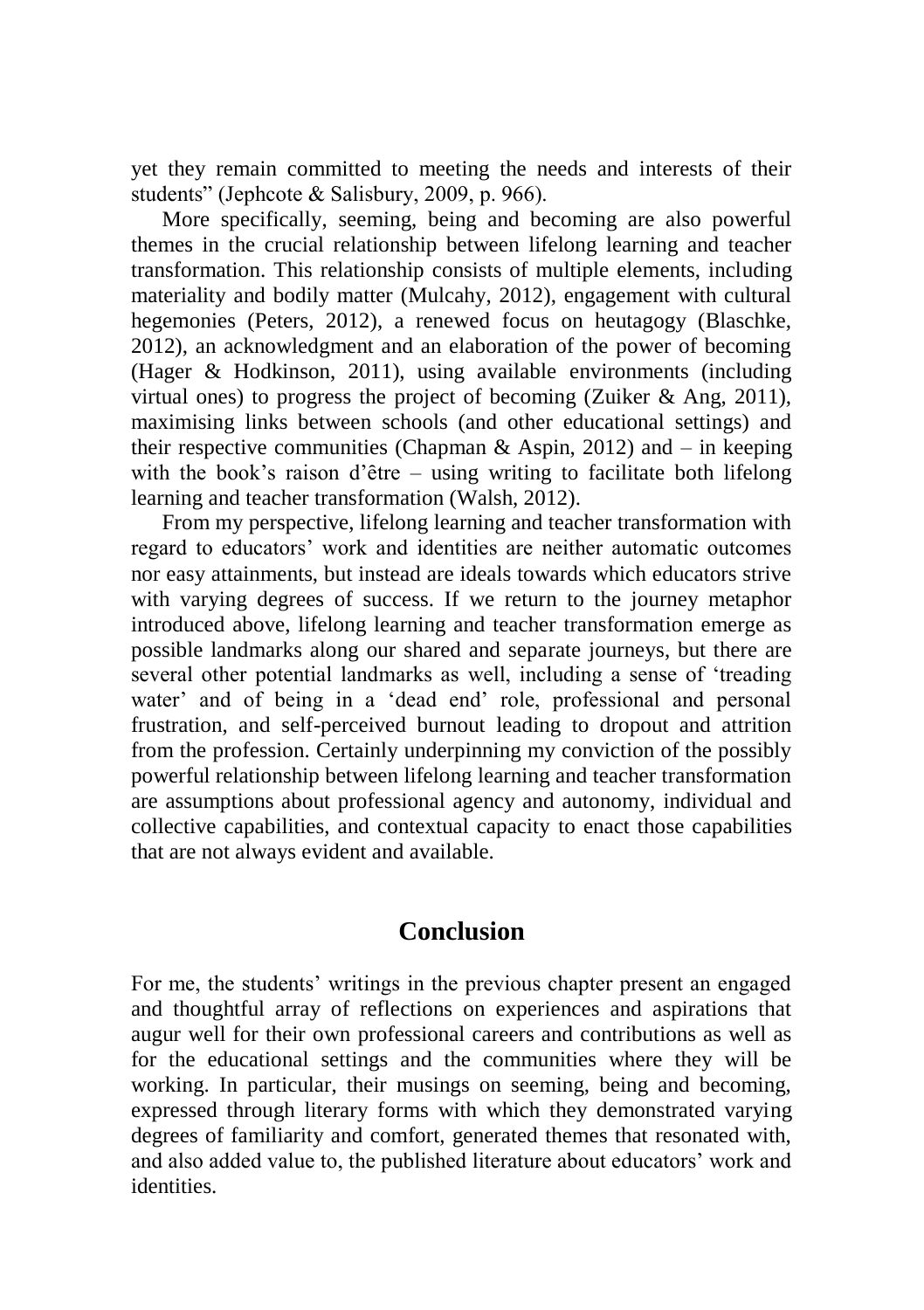Seeming, being and becoming also emerged as significant elements of the complex and contentious connection between lifelong learning and teacher transformation. Both the students' writings and the selected published scholarship evoked a yearning for such a connection being strong, resilient and durable over place and time, and in some cases those features were in evidence. At the same time, the students' writings and the published literature revealed instances where the connection was not wellestablished, and where educators at multiple sites along the continuum of experience struggled to understand and to engage meaningfully with their contexts. In that struggle are revealed much of our common humanity.

A recurring motif of the preceding chapter and of this one, and indeed of the book as a whole, is the proposition of the power of the process of weaving words and of the potential impact of writing. My analysis of the students' writings above highlighted the power of their woven words, by distilling what I saw as the emergent themes from those writings and by establishing direct links between those themes and contemporary educational scholarship. Likewise several published studies have demonstrated the practical utility as well as the long-term influence of writing – as reflection, as research, as learning, as veritable transformation – in the lives of educators of all types and in all contexts. Certainly this power of weaving words and of writing for multiple purposes needs to be allowed full rein if seeming, being and becoming are to be good companions along the journeys of lifelong learning and teacher transformation, rather than turning into unattainable chimera and evanescent glimpses of other words that never materialise.

#### **Acknowledgments**

I am grateful to Dr Janice K. Jones for the invitation to contribute to her edited book, and to the students whose work I have been privileged to read and engage with in this chapter. The chapter's clarity and readability have been enhanced by the constructive feedback of two anonymous peer reviewers.

#### **References**

Ashby Bey, J., Blunck, S., Lewis, L. L., & Hicks, T. (2011, Spring). Preparing pre-service teachers to teach African American students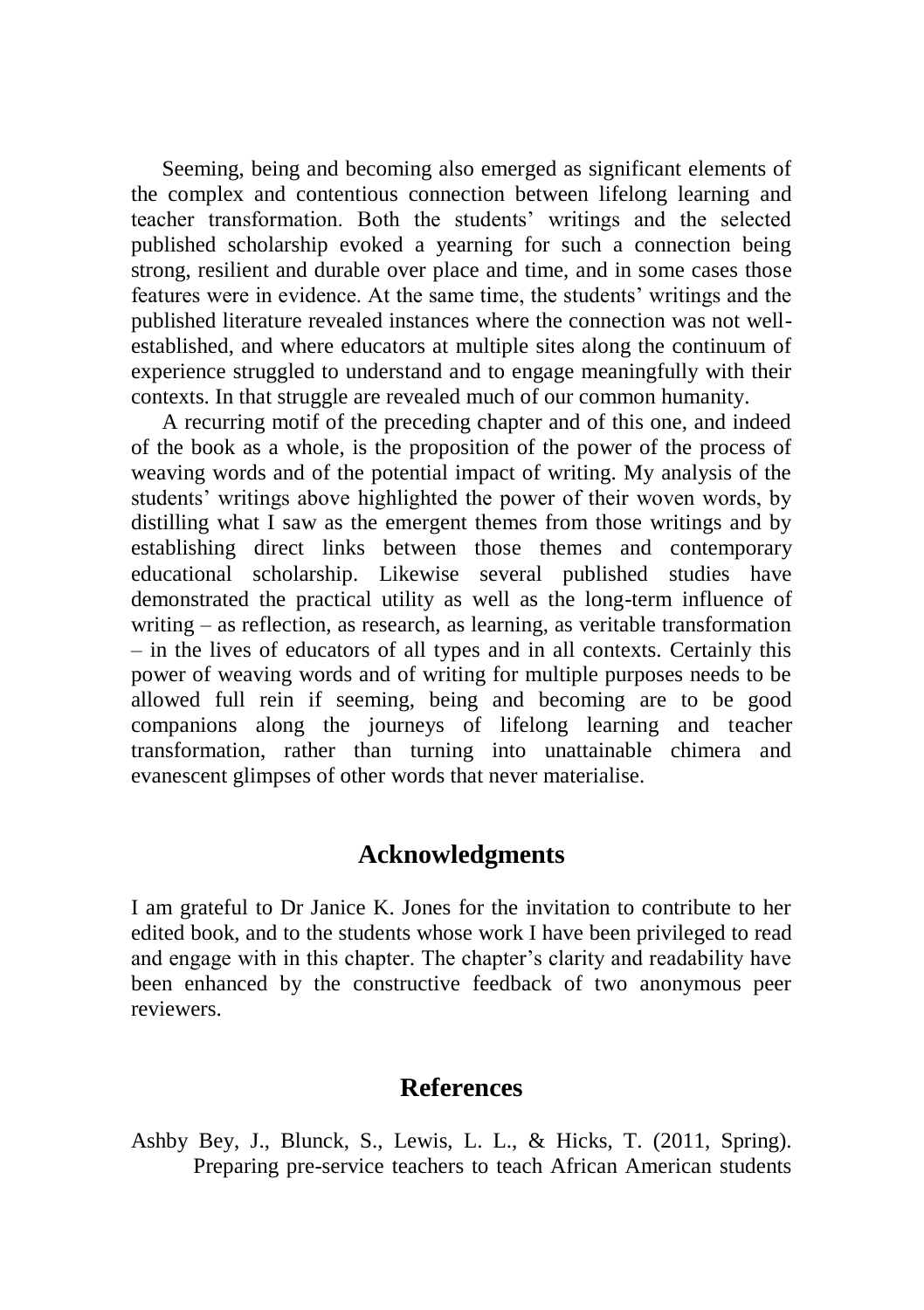using the Culturally Relevant Pre-Service Teacher Intervention Model. *Journal of Education and Social Justice, 1*(1), 76-88.

- Bailes, C. N., Hulsebosch, P., & Martin, D. S. (2010, August). Reflective journal writing: Deaf pre-service teachers with hearing children. *Teacher Education and Special Education: The Journal of the Teacher Education Division of the Council for Exceptional Children, 33*(3), 234-247.
- Bernard, R. (2009, April 21). Music making, transcendence, flow, and music education. *International Journal of Education & the Arts, 10*(14). Retrieved from http://www.ijea.org/v10n14/v10n14.pdf
- Blaschke, L. M. (2012). Heutagogy and lifelong learning: A review of heutagogical practice and self-determined learning. *International Review of Research in Open and Distance Learning, 13*(1), 56-71.
- Chapman, J. D., & Aspin, D. N. (2012). Schools and lifelong learning: The importance of schools as core centres for learning in the community. In D. N. Aspin, J. D. Chapman, K. Evans, & R. Bagnall (Eds.), *Second international handbook of lifelong learning (Springer international handbook of education vol. 26)* (pp. 521- 538). Houten, The Netherlands: Springer Netherlands.
- Ciuffetelli Parker, D., Pushor, D., & Kitchen, J. (2011). Narrative inquiry, curriculum making, and teacher education. In J. Kitchen, D. Ciuffetelli Parker, & D. Pushor (Eds.), *Narrative inquiries into curriculum making in teacher education (Advances in research on teaching vol. 13)* (pp. 3-18). Bingley, UK: Emerald Group Publishing Limited.
- [Csíkszentmihályi,](http://en.wikipedia.org/wiki/Mihaly_Csikszentmihalyi) M. (1998). *Finding flow: The psychology of engagement with everyday life.* New York, NY: Basic Books.
- Dymoke, S., & Hughes, J. (2009, December). Using a poetry wiki: How can the medium support pre-service teachers of English in their professional learning about writing poetry and teaching poetry writing in a digital age? *English Teaching: Practice and Critique, 8*(3), 91-106.
- Gabryś-Barker, D. 2012). *Reflectivity in pre-service teacher education: A survey of theory and practice.* Katovice, Poland: Wydawnictwo Uniwersytetu Śląskiego.
- Galman, S. (2009, April). Doth the lady protest too much? Pre-service teachers and the experience of dissonance as a catalyst for development. *Teaching and Teacher Education, 25*(3), 468-481.
- Gordon, J. A. (2013). Understanding taboos with Asian American women through autoethnography. In W. Midgley, P. A. Danaher, & M. Baguley (Eds.), *The role of participants in education research:*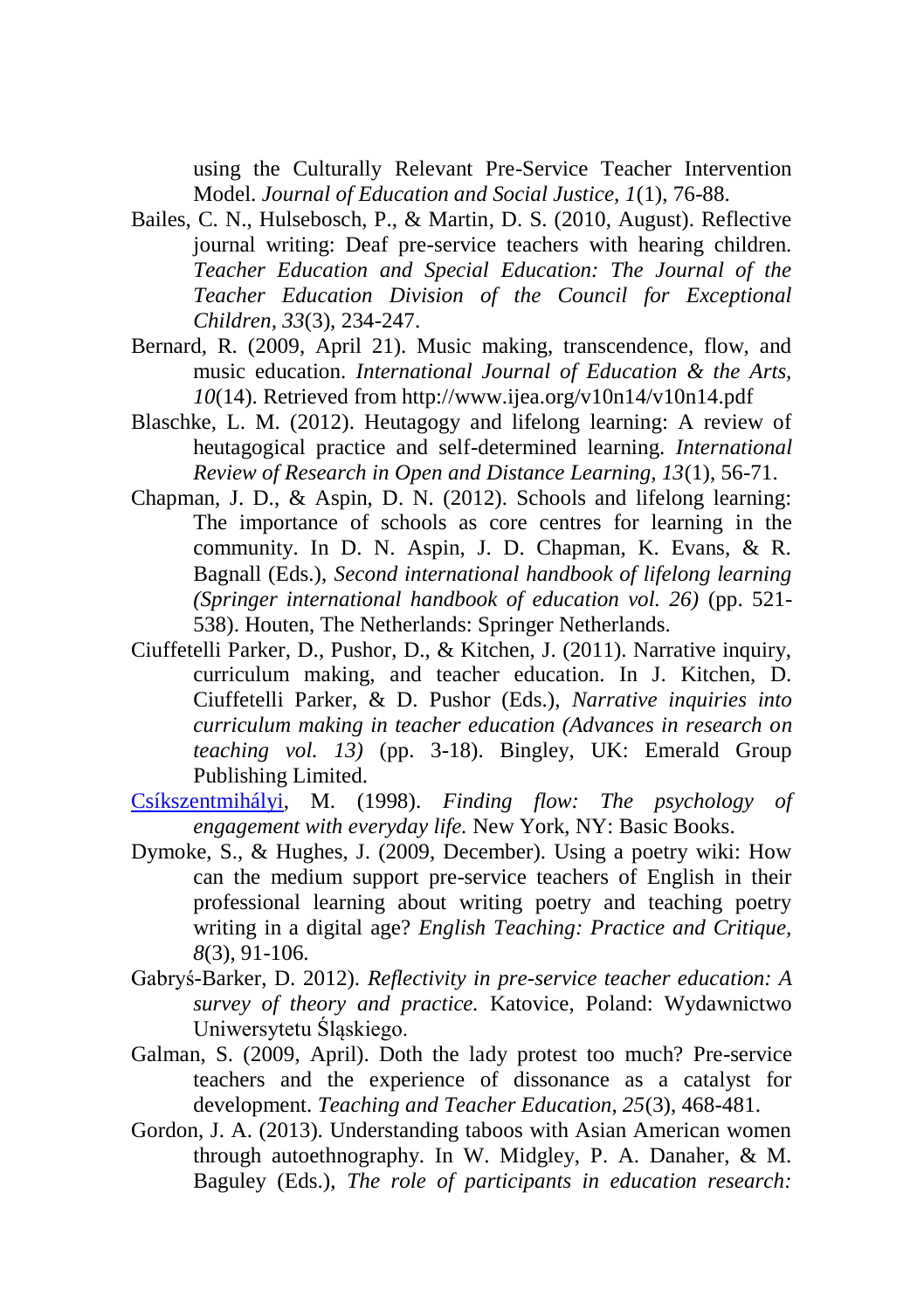*Ethics, epistemologies, and methods (Routledge research in education vol. 87)* (pp. 159-167). New York, NY: Routledge.

- Guénette, D., & Lyster, R. (2013, May). Written corrective feedback and its challenges for pre-service ESL teachers. *Canadian Modern Language Review/La Revue canadienne des langues vivantes, 69*(2), 129-153*.*
- Hager, P., & Hodkinson, P. (2011). Becoming as an appropriate metaphor for understanding professional learning. In L. Scanlon (Ed.), *"Becoming" a professional: An interdisciplinary analysis of professional learning (Lifelong learning book series vol. 16)* (pp. 33-56). Houten, The Netherlands: Springer Netherlands.
- Hall, J. (2010, June). Making art, teaching art, learning art: Exploring the concept of the artist teacher. *International Journal of Art & Design Education, 29*(2), 103-110.
- Hetrick, L. J. (2010). *Exploring three pedagogical fantasies of becomingteacher: A Lacanian and Deleuzo-Guattarian approach to unfolding the identity (re)formation of art student teachers.*  Unpublished Doctor of Philosophy dissertation, Graduate School, Ohio State University, Columbus, OH.
- Hong, J. Y. (2010, November). Pre-service and beginning teachers' professional identity and its relation to dropping out of the profession. *Teaching and Teacher Education, 26*(8), 1530-1543.
- Jephcote, M., & Salisbury, J. (2009, October). *Teaching and Teacher Education, 25*(7), 966-972.
- Jones, J. K. (2013, April). Re-discovering the arts: The impact of engagement in a natural environmental upon pre-service teacher perceptions of creativity. *Thinking Skills and Creativity, 8*, 102- 108.
- Kajder, S., & Parkes, K. (2012). Examining preservice teachers' reflective practice within and across multimodal writing environments. *Journal of Technology and Teacher Education, 20*(3), 229-249.
- Kitchen, J. (2011). Imagining and re-imagining our students and ourselves: Using metaphor to story the experiences of teacher candidates and teacher educators. In J. Kitchen, D. Ciuffetelli Parker, & D. Pushor (Eds.), *Narrative inquiries into curriculum making in teacher education (Advances in research on teaching vol. 13)* (pp. 109- 128). Bingley, UK: Emerald Group Publishing Limited.
- Kitchen, J. (2012). The feedback loop in reflective practice: A teacher educator responds to reflective writing by preservice teachers. In J. Kitchen & T. Russell (Eds.), *Canadian perspectives on the selfstudy of teacher education practices* (pp. 87-95). Ottawa, ON: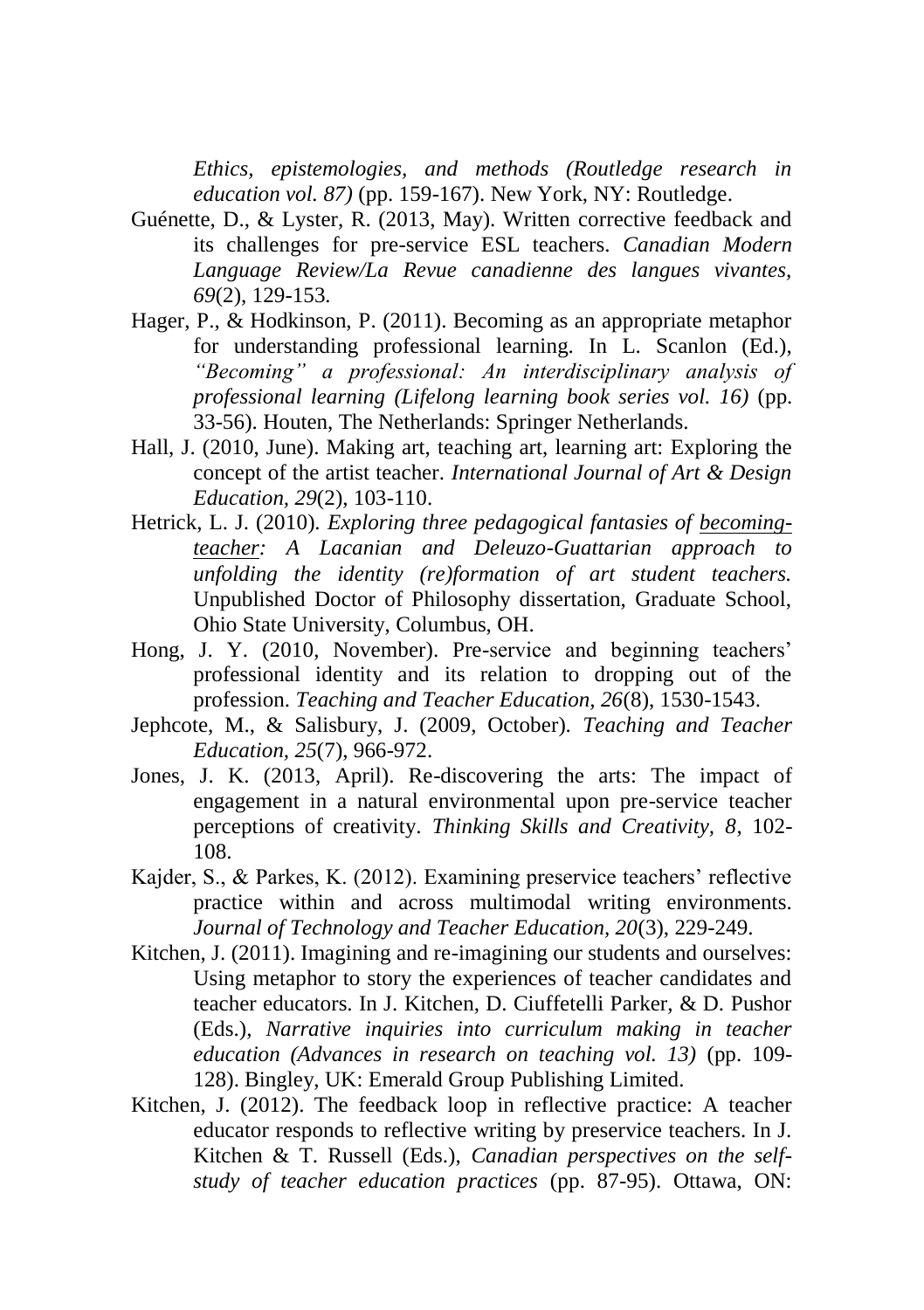Canadian Association for Teacher Education/Association canadienne de formation d'enseignement.

- Kosnik, C., Cleovoulou, Y., Fletcher, T., Harris, T., McGlynn-Stewart, M., & Beck, C. (2011). Becoming teacher educators: An innovative approach to teacher educator preparation. *Journal of Education for Teaching: International Research and Pedagogy, 37*(3), 351-363.
- Lamote, C., & Engels, N. (2010). The development of student teachers' professional identity. *European Journal of Teacher Education, 33*(1), 3-18.
- Lutovac, S., & Kaasila, R. (2011). Beginning a pre-service teacher's mathematical identity work through narrative rehabilitation and bibliotherapy. *Teaching in Higher Education, 16*(2), 225-236.
- Mills, C., & Ballantyne, J. (2010, April). Pre-service teachers' dispositions towards diversity: Arguing for a developmental hierarchy of change. *Teaching and Teacher Education, 26*(3), 447-454.
- Mulcahy, D. (2012). Affective assemblages: Body matters in the pedagogic practices of contemporary school classrooms. *Pedagogy, Culture & Society, 20*(1), 9-27.
- Pace, P. (2010). Self-evaluation as a tool in developing environmental responsibility. *Journal of Teacher Education for Sustainability, 12*(1), 5-26.
- Parker, J., Heywood, D., & Jolley, N. (2012). Developing pre-service primary teachers' perceptions of cross-curricular teaching through reflection on learning. *Teachers and Teaching: Theory and Practice, 18*(6), 693-716.
- Peters, G. (2012). *Teacher transformation: Transcending hegemonic roots.* Unpublished Doctor of Education dissertation, Department of Educational Leadership, California State University, East Bay,  $CA$
- Shin, M.-K., & Nam, J. (2012, December). Exploring changes found in lab reports of pre-service science teachers by adapting a group questioning strategy with using the science writing heuristic template. *Mevlana International Journal of Education, 2*(3), 33-42.
- Smiley, A. D., & Helfenbein, R. J. (2011). Becoming teachers: The Payne effect. *Multicultural Perspectives, 13*(1), 5-15.
- Smit, B., Fritz, E., & Mabalane, V. (2010, August). A conversation of teachers: In search of professional identity. *Australian Educational Researcher, 37*(2), 93-106.
- Sutherland, L., Howard, S., & Markauskaite, L. (2010, April). Professional identity creation: Examining the development of beginning